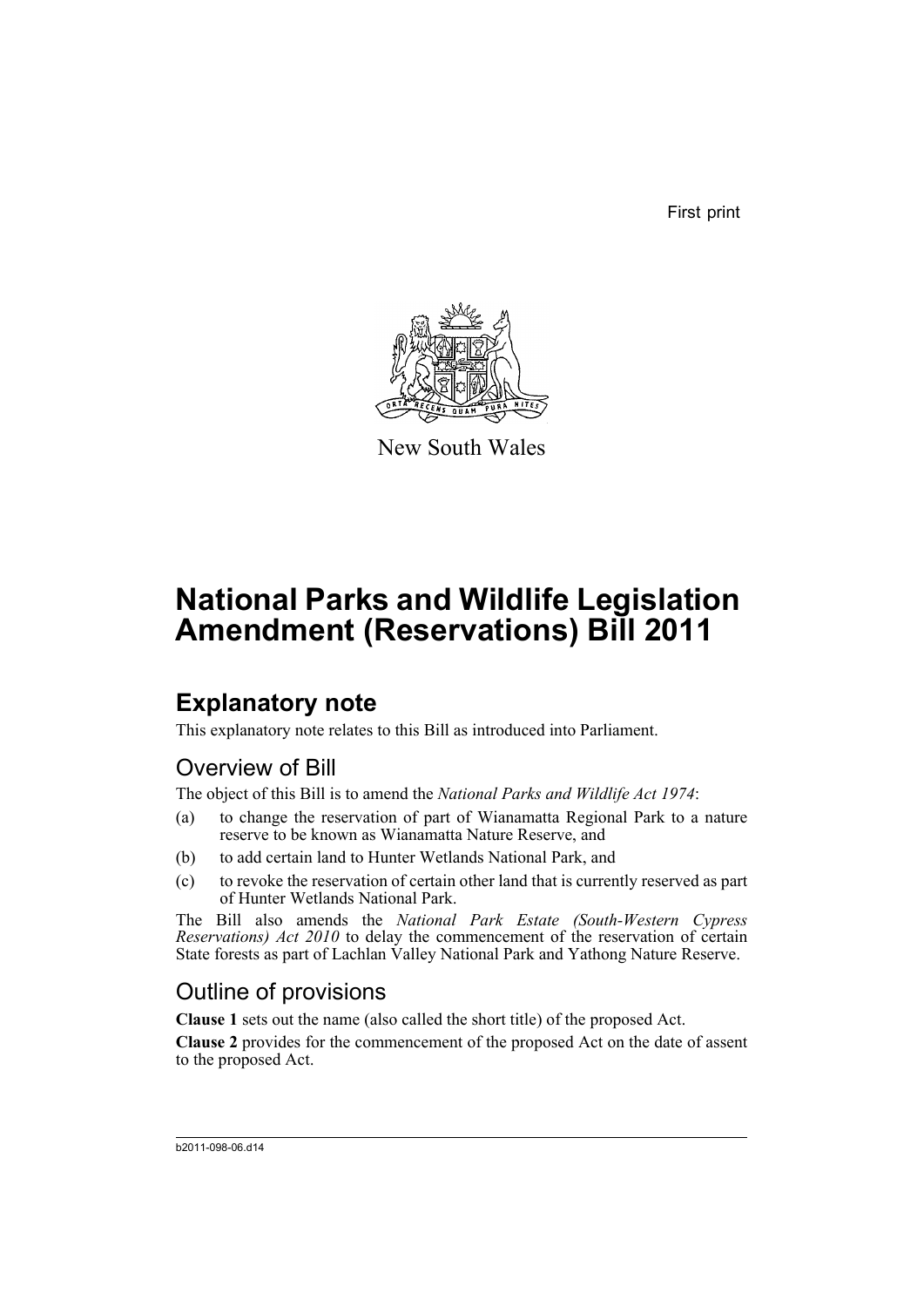Explanatory note

#### **Schedule 1 Amendment of National Parks and Wildlife Act 1974 No 80**

**Schedule 1 [4]** revokes the reservation of part of Wianamatta Regional Park and reserves that land as a nature reserve to be known as Wianamatta Nature Reserve. The change of reservation does not affect native title rights and interests.

**Schedule 1 [5]** reserves an area of about 22 hectares as part of Hunter Wetlands National Park and contains ancillary provisions that ensure that the reservation is taken to have been effected in the usual way (which is by the Governor by a notice published under Division 1 of Part 4 of the Act).

Schedule 1 [6] revokes the reservation of part of Hunter Wetlands National Park, being an area of about 18.5 hectares. On the revocation of the reservation, the land is vested in the Minister under Part 11 of the Act which enables the Minister to sell, grant leases of, dispose of or otherwise deal with the land. The revocation of the reservation does not affect native title rights and interests.

**Schedule [1]–[3]** update certain references for the purposes of statute law revision.

**Schedule 1** [7] enables regulations of a savings or transitional nature to be made consequent on the enactment of the proposed Act.

#### **Schedule 2 Amendment of National Park Estate (South-Western Cypress Reservations) Act 2010 No 112**

**Schedule 2 [1] and [3]** amend the *National Park Estate (South-Western Cypress Reservations) Act 2010* to delay the commencement of the reservation of part of Wilbertroy State Forest No 35 as part of Lachlan Valley National Park until 1 January 2014 and to delay the commencement of the reservation of part of Yathong State Forest No 890 as part of Yathong Nature Reserve until 1 January 2015. Currently, those reservations are to take effect on 1 January 2012.

**Schedule 2 [2] and [5]–[9]** contain consequential amendments.

**Schedule 2 [4]** removes an unnecessary cross reference for the purposes of statute law revision<sup>1</sup>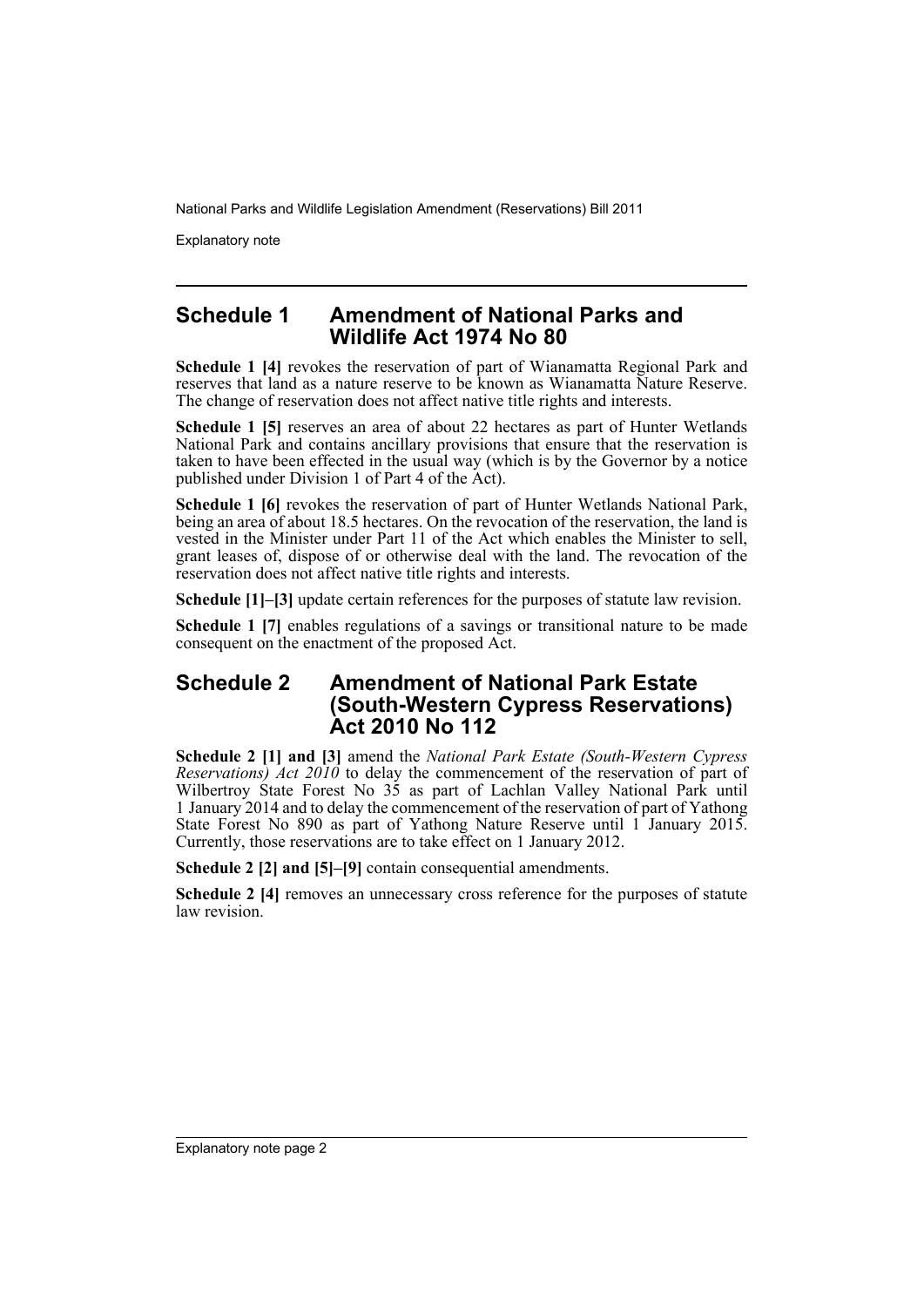First print



New South Wales

# **National Parks and Wildlife Legislation Amendment (Reservations) Bill 2011**

### **Contents**

|            |                                                                              | Page |
|------------|------------------------------------------------------------------------------|------|
|            | Name of Act                                                                  |      |
|            | Commencement                                                                 | 2    |
| Schedule 1 | Amendment of National Parks and Wildlife Act 1974<br>No 80.                  | 3    |
| Schedule 2 | National Park Estate (South-Western Cypress<br>Reservations) Act 2010 No 112 | 6    |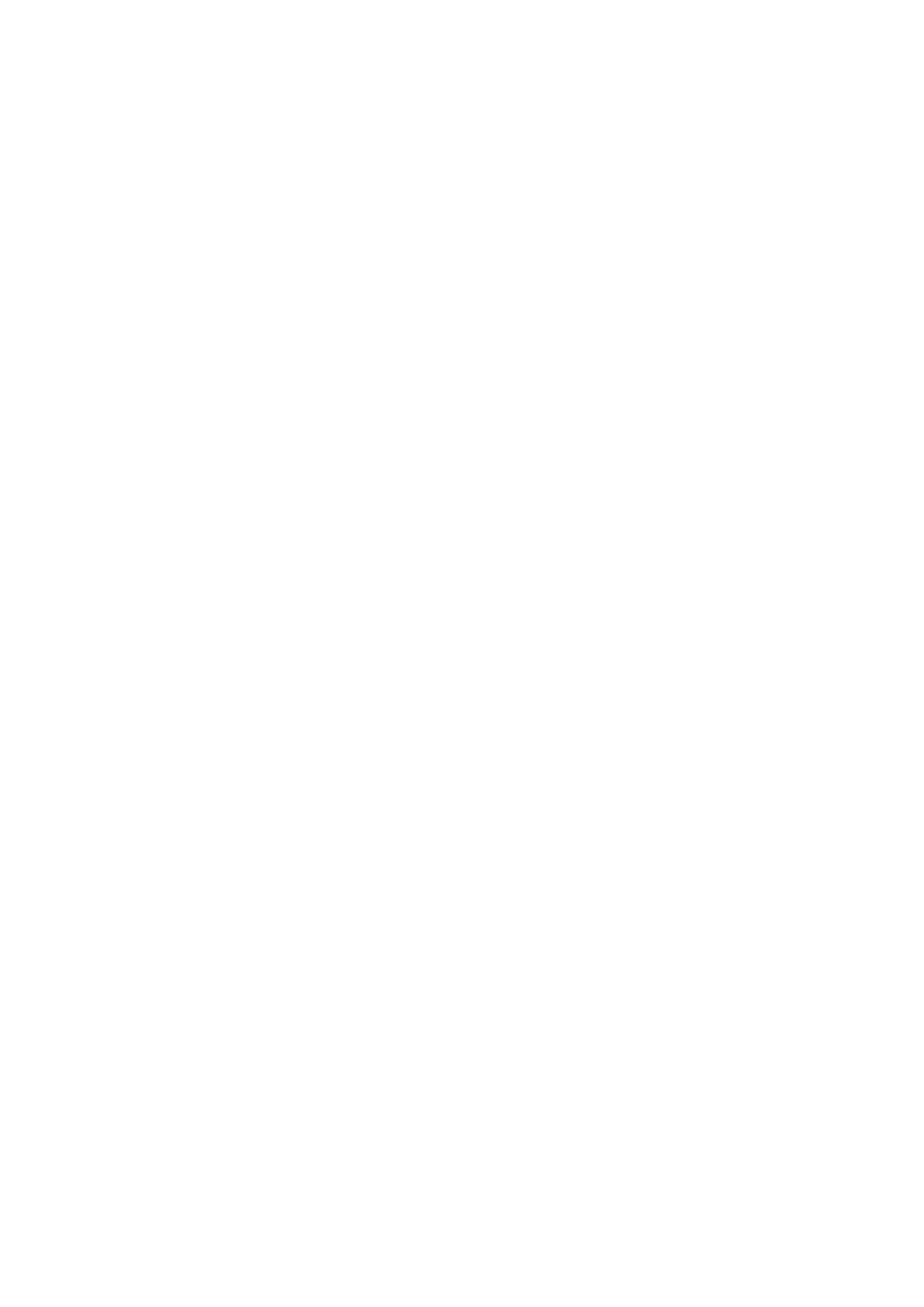

New South Wales

## **National Parks and Wildlife Legislation Amendment (Reservations) Bill 2011**

No , 2011

### **A Bill for**

An Act to amend the *National Parks and Wildlife Act 1974* to change the reservation status of certain lands under that Act; to amend the *National Park Estate (South-Western Cypress Reservations) Act 2010* to delay the commencement of certain reservations; and for other purposes.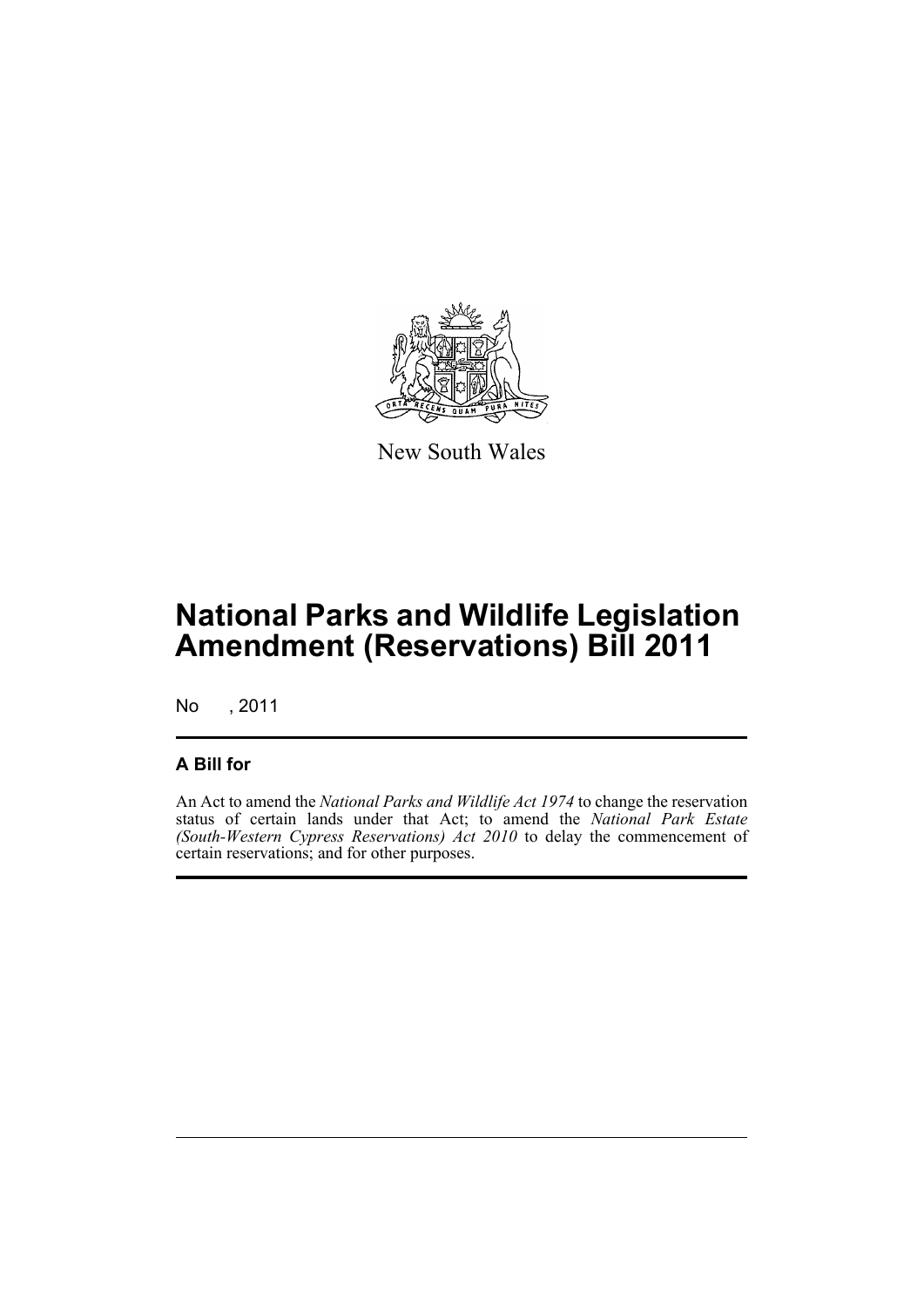<span id="page-5-1"></span><span id="page-5-0"></span>

| The Legislature of New South Wales enacts:                                                    | 1             |
|-----------------------------------------------------------------------------------------------|---------------|
| Name of Act                                                                                   | $\mathcal{P}$ |
| This Act is the National Parks and Wildlife Legislation Amendment<br>(Reservations) Act 2011. | 3<br>4        |
| Commencement                                                                                  | 5             |
| This Act commences on the date of assent to this Act.                                         | 6             |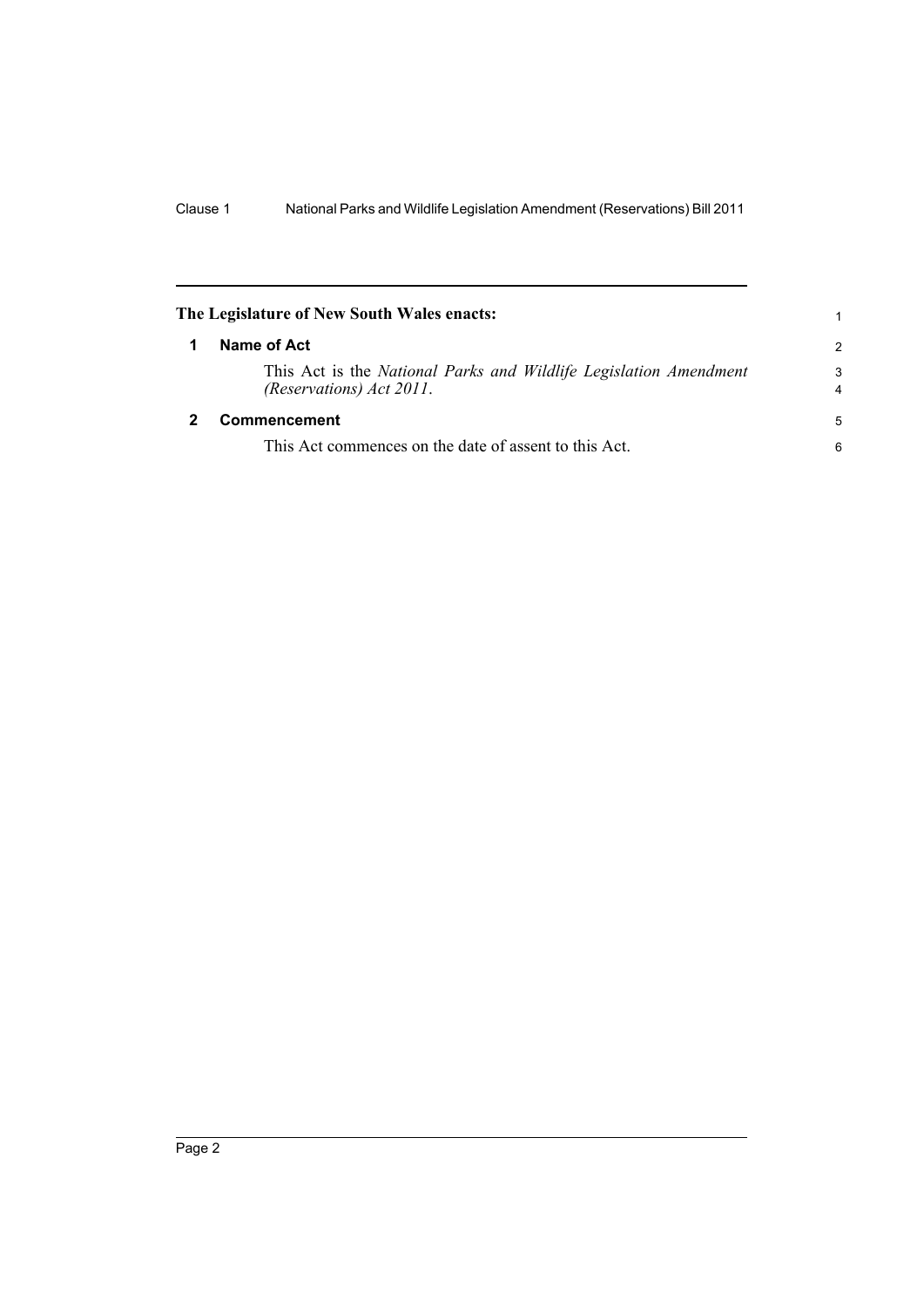Amendment of National Parks and Wildlife Act 1974 No 80 Schedule 1

<span id="page-6-0"></span>

|     | <b>Schedule 1</b>                                      |     | <b>Amendment of National Parks and</b><br>Wildlife Act 1974 No 80                                                                                                                                                                                                                                                   | $\mathbf{1}$<br>$\overline{2}$ |  |
|-----|--------------------------------------------------------|-----|---------------------------------------------------------------------------------------------------------------------------------------------------------------------------------------------------------------------------------------------------------------------------------------------------------------------|--------------------------------|--|
| [1] | Schedule 1 Recategorisation of reserved land           |     |                                                                                                                                                                                                                                                                                                                     |                                |  |
|     |                                                        |     | Omit "section 30A $(1)$ " from clause 1 $(1)$ .                                                                                                                                                                                                                                                                     | 4                              |  |
|     |                                                        |     | Insert instead "Division 1 of Part 4".                                                                                                                                                                                                                                                                              | 5                              |  |
| [2] |                                                        |     | Schedule 1, clause 1 (2)                                                                                                                                                                                                                                                                                            | 6                              |  |
|     |                                                        |     | Omit the subclause. Insert instead:                                                                                                                                                                                                                                                                                 | 7                              |  |
|     |                                                        | (2) | A reference in this Act to the publication of a notice under<br>Division 1 of Part 4 is, in relation to a reservation of land effected<br>by this Schedule, taken to be a reference to the commencement of<br>the operation of the relevant provision of this Schedule that<br>effects the reservation of the land. | 8<br>9<br>10<br>11<br>12       |  |
| [3] | Schedule 1, clause 1 (3)                               |     |                                                                                                                                                                                                                                                                                                                     |                                |  |
|     |                                                        |     | Omit "referred to in section 30A (2)".                                                                                                                                                                                                                                                                              | 14                             |  |
|     | Insert instead "published under Division 1 of Part 4". |     |                                                                                                                                                                                                                                                                                                                     |                                |  |
| [4] | Schedule 1, Part 3                                     |     |                                                                                                                                                                                                                                                                                                                     |                                |  |
|     | Insert after Part 2:                                   |     |                                                                                                                                                                                                                                                                                                                     |                                |  |
|     | Part 3                                                 |     | <b>Recategorisation of land by National Parks</b><br>and Wildlife Legislation Amendment<br>(Reservations) Act 2011                                                                                                                                                                                                  | 18<br>19<br>20                 |  |
|     | 10                                                     |     | Wianamatta Regional Park (part only) recategorisation                                                                                                                                                                                                                                                               | 21                             |  |
|     |                                                        | (1) | This clause applies to an area of about 181.1 hectares of<br>Wianamatta Regional Park, being Lot 2, DP 1057347.                                                                                                                                                                                                     | 22<br>23                       |  |
|     |                                                        | (2) | The reservation under this Act of the land to which this clause<br>applies as part of a regional park is revoked and the land is<br>reserved as a nature reserve to be known as Wianamatta Nature<br>Reserve.                                                                                                       | 24<br>25<br>26<br>27           |  |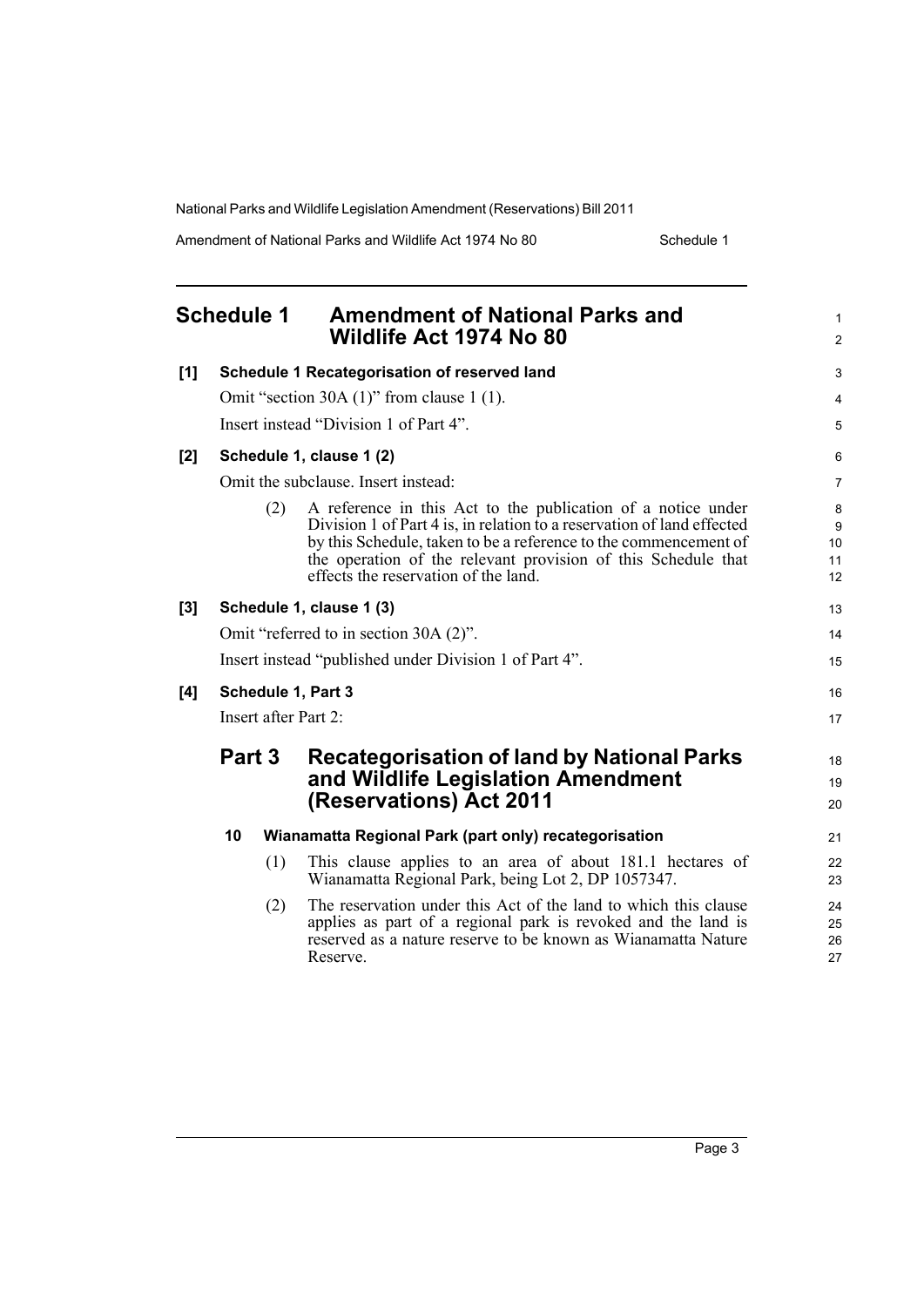Schedule 1 Amendment of National Parks and Wildlife Act 1974 No 80

| [5] | <b>Schedule 1A</b> | Insert after Schedule 1:                                                                                                                                                                                                                                                                                                                                         |  |
|-----|--------------------|------------------------------------------------------------------------------------------------------------------------------------------------------------------------------------------------------------------------------------------------------------------------------------------------------------------------------------------------------------------|--|
|     |                    | Schedule 1A Reservation of land                                                                                                                                                                                                                                                                                                                                  |  |
|     | Part 1             | <b>General provisions</b>                                                                                                                                                                                                                                                                                                                                        |  |
|     | 1<br>areas         | Reservation of lands as national parks, nature reserves, state<br>conservation areas, regional parks, historic sites or Aboriginal                                                                                                                                                                                                                               |  |
|     | (1)                | The lands reserved as, or as parts of, national parks, nature<br>reserves or state conservation areas, regional parks, historic sites<br>or Aboriginal areas by this Schedule are, for the purposes of this<br>Act and the <i>Native Title (New South Wales) Act 1994</i> , taken to<br>have been so reserved by notice published under Division 1 of<br>Part 4. |  |
|     | (2)                | A reference in this Act to the publication of a notice under<br>Division 1 of Part 4 is, in relation to a reservation of land effected<br>by this Schedule, taken to be a reference to the commencement of<br>the operation of the relevant provision of this Schedule that<br>effects the reservation of the land.                                              |  |
|     | (3)                | A name assigned to any national park, nature reserve, state<br>conservation area, regional park, historic site or Aboriginal area<br>by this Schedule is taken to have been assigned to that land by a<br>notice published under Division 1 of Part 4.                                                                                                           |  |
|     | (4)                | Section 35 (including section 35 as applied by section 58) and<br>sections 47D and 47R do not apply to a reservation of land as, or<br>as part of, a national park, nature reserve, state conservation area,<br>regional park or historic site that is effected by this Schedule.                                                                                |  |
|     | Part 2             | <b>Reservation of part of Hunter Wetlands</b><br><b>National Park</b>                                                                                                                                                                                                                                                                                            |  |
|     | $\mathbf{2}$       | Reservation of land as part of Hunter Wetlands National Park                                                                                                                                                                                                                                                                                                     |  |
|     | (1)                | This clause applies to an area of about 22 hectares, being Lot 22,<br>DP 1150980.                                                                                                                                                                                                                                                                                |  |
|     | (2)                | On the commencement of this clause, the land to which this<br>clause applies is reserved as part of Hunter Wetlands National<br>Park.                                                                                                                                                                                                                            |  |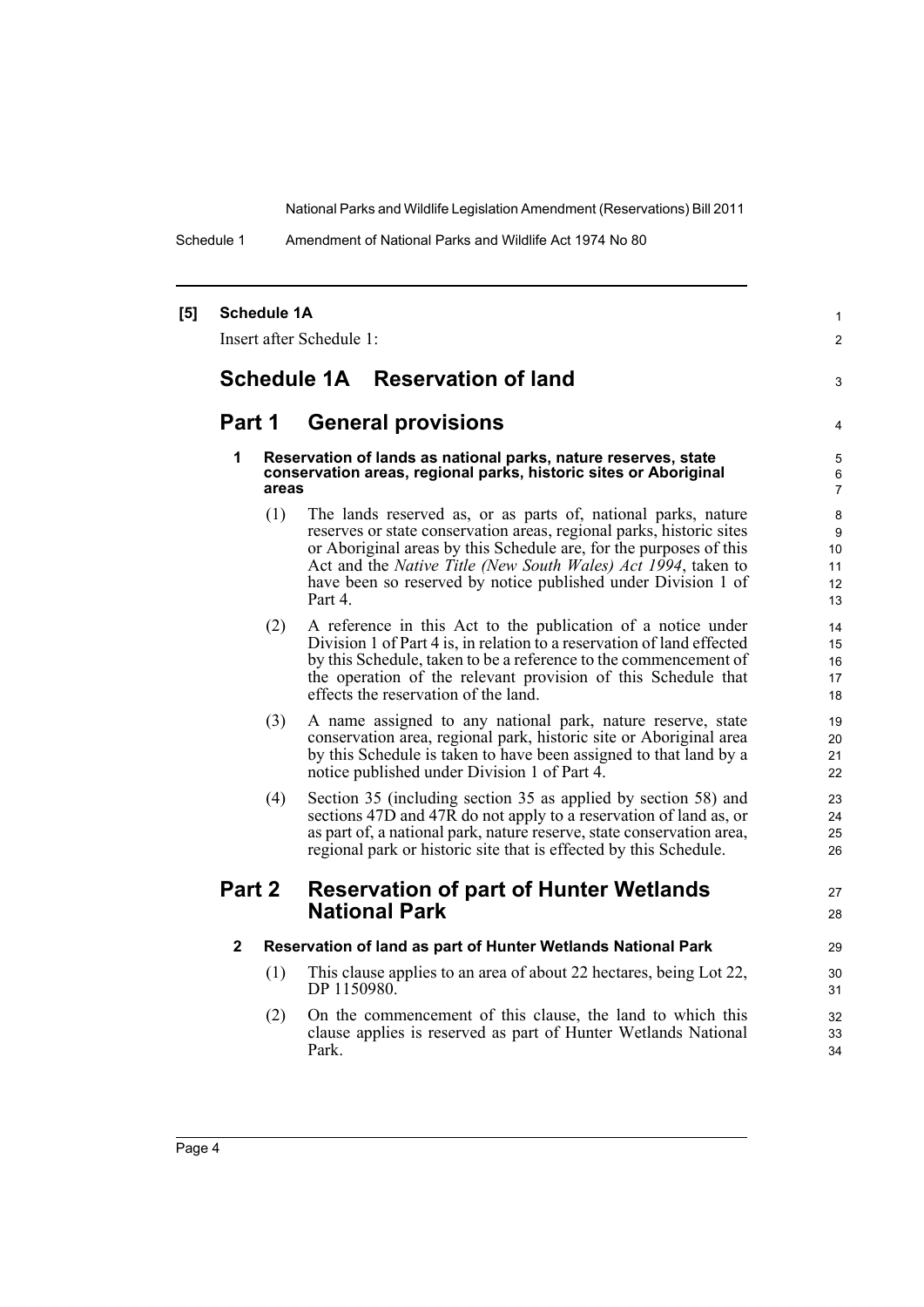| Amendment of National Parks and Wildlife Act 1974 No 80 |  |
|---------------------------------------------------------|--|
|---------------------------------------------------------|--|

Schedule 1

|     | (3)                                  | The reservation is restricted to a depth of 50 metres below the<br>surface of the land.                                                                                                                                                                                                                                                         | $\mathbf{1}$<br>2          |  |
|-----|--------------------------------------|-------------------------------------------------------------------------------------------------------------------------------------------------------------------------------------------------------------------------------------------------------------------------------------------------------------------------------------------------|----------------------------|--|
| [6] |                                      | Schedule 2 Revocation of reservation or dedication of certain land                                                                                                                                                                                                                                                                              | 3                          |  |
|     |                                      | Insert at the end of the Schedule with appropriate Part and clause numbers:                                                                                                                                                                                                                                                                     | 4                          |  |
|     | <b>Part</b>                          | <b>Revocations under the National Parks and</b><br><b>Wildlife Legislation Amendment</b><br>(Reservations) Act 2011                                                                                                                                                                                                                             |                            |  |
|     |                                      | Revocation of part of Hunter Wetlands National Park                                                                                                                                                                                                                                                                                             | 8                          |  |
|     | (1)                                  | This clause applies to an area of about 18.5 hectares of Hunter<br>Wetlands National Park, being the land shown hatched black on<br>the diagram catalogued Misc R 00326 (Edition 1) in the Office of<br>Environment and Heritage, Department of Premier and Cabinet,<br>subject to any variations and exceptions noted on that diagram.         | 9<br>10<br>11<br>12<br>13  |  |
|     | (2)                                  | The reservation under this Act as national park of land to which<br>this clause applies, being part of Hunter Wetlands National Park,<br>is revoked.                                                                                                                                                                                            | 14<br>15<br>16             |  |
|     | (3)                                  | On the revocation of the reservation as national park of land to<br>which this clause applies, the land is vested in the Minister on<br>behalf of the Crown for the purposes of Part 11 of this Act for an<br>estate in fee simple, freed and discharged from all trusts,<br>obligations, estates, interests, rights of way or other easements. | 17<br>18<br>19<br>20<br>21 |  |
| [7] |                                      | Schedule 3 Savings, transitional and other provisions                                                                                                                                                                                                                                                                                           | 22                         |  |
|     | Insert at the end of clause $1(1)$ : |                                                                                                                                                                                                                                                                                                                                                 |                            |  |
|     |                                      | Wildlife<br>Legislation<br>Amendment<br>National Parks and<br>(Reservations) Act 2011                                                                                                                                                                                                                                                           | 24<br>25                   |  |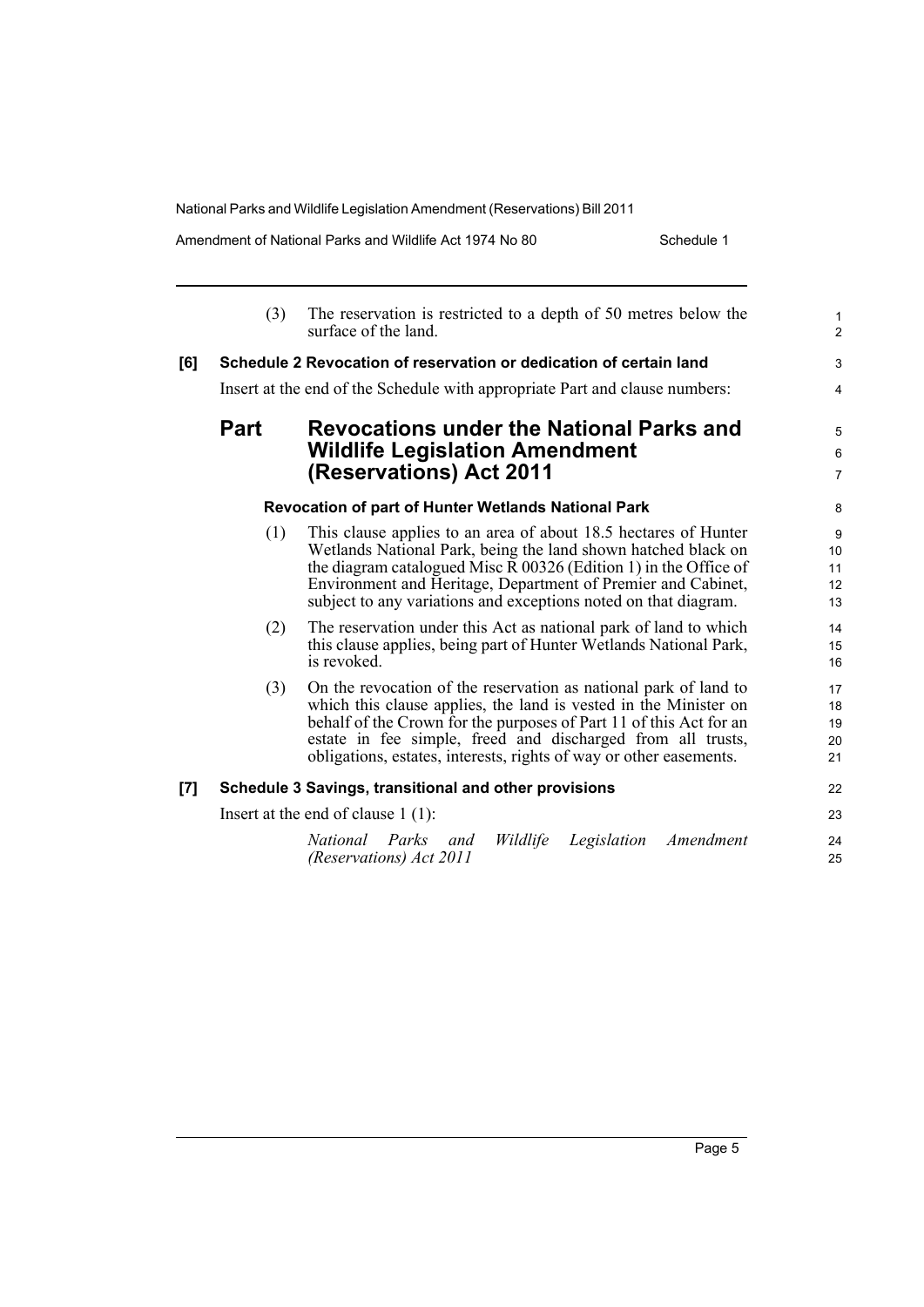1 2 3

Schedule 2 Amendment of National Park Estate (South-Western Cypress Reservations) Act 2010 No 112

### <span id="page-9-0"></span>**Schedule 2 Amendment of National Park Estate (South-Western Cypress Reservations) Act 2010 No 112**

| [1] | <b>Section 3 Definitions</b>                                                                                   |                             |                                                                                                                                                                                                                                                          | 4                          |  |  |
|-----|----------------------------------------------------------------------------------------------------------------|-----------------------------|----------------------------------------------------------------------------------------------------------------------------------------------------------------------------------------------------------------------------------------------------------|----------------------------|--|--|
|     | Insert in alphabetical order in section $3(1)$ :                                                               |                             |                                                                                                                                                                                                                                                          |                            |  |  |
|     |                                                                                                                | <i>relevant date</i> means: |                                                                                                                                                                                                                                                          |                            |  |  |
|     |                                                                                                                | (a)                         | in relation to land described in items 1 and 2 of<br>Schedule 2-1 January 2012, or                                                                                                                                                                       | 7<br>8                     |  |  |
|     |                                                                                                                | (b)                         | in relation to land described in item 3 of Schedule 2-<br>1 January 2014, or                                                                                                                                                                             | $\boldsymbol{9}$<br>10     |  |  |
|     |                                                                                                                | (c)                         | in relation to land described in item 4 of Schedule 2—<br>1 January 2015.                                                                                                                                                                                | 11<br>12                   |  |  |
| [2] |                                                                                                                |                             | <b>Section 4 Revocation of State forests</b>                                                                                                                                                                                                             | 13                         |  |  |
|     |                                                                                                                |                             | Omit "1 January 2012" from section $4(1)(b)$ .                                                                                                                                                                                                           | 14                         |  |  |
|     |                                                                                                                |                             | Insert instead "the relevant date".                                                                                                                                                                                                                      | 15                         |  |  |
| [3] | Section 6 Reservation of former State forests as national park or nature<br>reserve on or after 1 January 2012 |                             |                                                                                                                                                                                                                                                          | 16<br>17                   |  |  |
|     | Omit "1 January 2012" wherever occurring in section 6 (1)–(3).                                                 |                             |                                                                                                                                                                                                                                                          |                            |  |  |
|     | Insert instead "the relevant date".                                                                            |                             |                                                                                                                                                                                                                                                          |                            |  |  |
| [4] |                                                                                                                |                             | Section 13 Review of classification as state conservation area                                                                                                                                                                                           | 20                         |  |  |
|     |                                                                                                                |                             | Omit "2," from section 13 $(1)$ .                                                                                                                                                                                                                        | 21                         |  |  |
| [5] | estate                                                                                                         |                             | Section 15 Adjustment of description of land transferred to national park                                                                                                                                                                                | 22<br>23                   |  |  |
|     | Omit section 15 (6). Insert instead:                                                                           |                             |                                                                                                                                                                                                                                                          |                            |  |  |
|     | (6)                                                                                                            | before:                     | An adjustment of the description of land may be made only                                                                                                                                                                                                | 25<br>26                   |  |  |
|     |                                                                                                                | (a)                         | 1 January 2013, except as provided by paragraphs $(b)$ – $(d)$ ,<br><sub>or</sub>                                                                                                                                                                        | 27<br>28                   |  |  |
|     |                                                                                                                | (b)                         | 1 January 2014, in the case of an adjustment of the<br>description of land in item 1 or 2 of Schedule 2 or of the<br>boundary of any land adjoining a public road (other than<br>the boundary of any land described in item 3 or 4 of<br>Schedule 2), or | 29<br>30<br>31<br>32<br>33 |  |  |